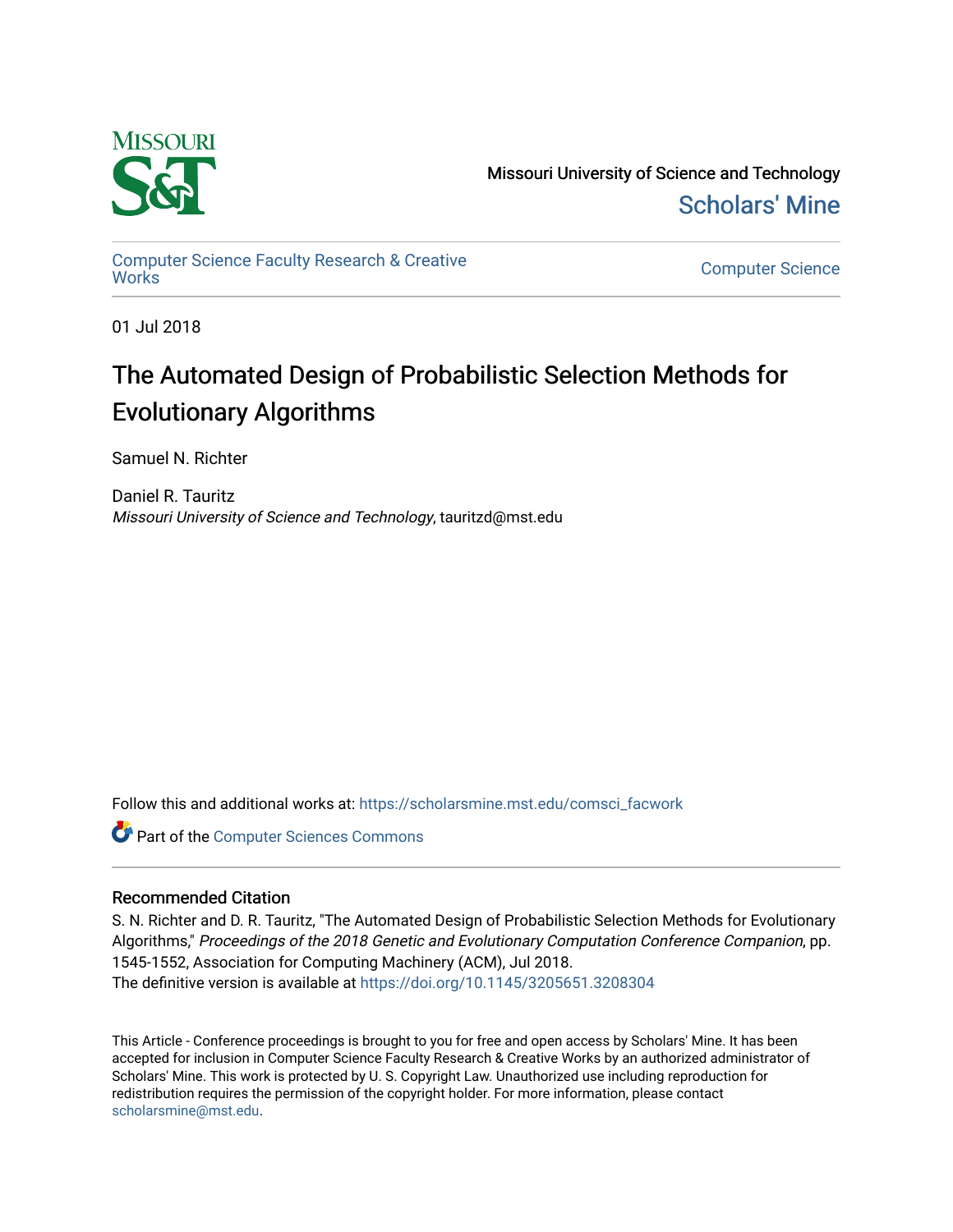## The Automated Design of Probabilistic Selection Methods for Evolutionary Algorithms

Samuel N. Richter Missouri University of Science and Technology Rolla, Missouri, U. S. A. snr359@mst.edu

Daniel R. Tauritz Missouri University of Science and Technology Rolla, Missouri, U. S. A. dtauritz@acm.org

## ABSTRACT

Selection functions enable Evolutionary Algorithms (EAs) to apply selection pressure to a population of individuals, by regulating the probability that an individual's genes survive, typically based on fitness. Various conventional fitness based selection methods exist, each providing a unique relationship between the fitnesses of individuals in a population and their chances of selection. However, the full space of selection algorithms is only limited by max algorithm size, and each possible selection algorithm is optimal for some EA configuration applied to a particular problem class. Therefore, improved performance may be expected by tuning an EA's selection algorithm to the problem at hand, rather than employing a conventional selection method. The objective of this paper is to investigate the extent to which performance can be improved by tuning selection algorithms, employing a Hyperheuristic to explore the space of search algorithms which encode the relationships between the fitnesses of individuals and their probability of selection. We show the improved performance obtained versus conventional selection functions on fixed instances from a benchmark problem class, including separate testing instances to show generalization of the improved performance.

## CCS CONCEPTS

• Computing methodologies  $\rightarrow$  Genetic programming; Theory of computation  $\rightarrow$  Design and analysis of algorithms; • Software and its engineering  $\rightarrow$  Genetic programming;

#### **KEYWORDS**

Selection, Genetic Programming, Hyper-heuristic

#### ACM Reference Format:

Samuel N. Richter and Daniel R. Tauritz. 2018. The Automated Design of Probabilistic Selection Methods for Evolutionary Algorithms. In GECCO '18 Companion: Genetic and Evolutionary Computation Conference Companion, July 15–19, 2018, Kyoto, Japan. ACM, New York, NY, USA, [8](#page-8-0) pages. [https:](https://doi.org/10.1145/3205651.3208304) [//doi.org/10.1145/3205651.3208304](https://doi.org/10.1145/3205651.3208304)

GECCO '18 Companion, July 15–19, 2018, Kyoto, Japan

© 2018 Association for Computing Machinery.

ACM ISBN 978-1-4503-5764-7/18/07. . . \$15.00

<https://doi.org/10.1145/3205651.3208304>

#### 1 INTRODUCTION

Evolutionary Algorithms employ selection functions to control the probability that an individual's genes are selected for recombination and survival. Various conventional fitness-based selection methods exist, each providing a unique relationship between the fitness of individuals in a population and their chances of selection. Because of this, each selection algorithm plays a significant role in determining the selective pressure of the EA, and thus, the average performance of the EA's search through the space of solutions [\[14\]](#page-8-1). Many selection algorithms are parameterized, allowing for further variance in the selective pressure they provide. In cases where parameterized selection algorithms are applied, the parameters can be carefully tuned, either manually or with tuning software, to maximize the performance of an EA on a particular problem or problem class.

New selection algorithms can be designed in cases where the performance offered by existing algorithms is insufficient, even with well-tuned parameters. However, the full space of selection algorithms is only limited by the maximum algorithm size, and so it is highly unlikely that any designed algorithm offers the optimal selection behavior for the EA. According to the "No Free Lunch" theorem, each possible selection algorithm is optimal for some EA configuration applied to a particular problem class [\[13\]](#page-8-2). Therefore, a performance gain can be expected from exploring the space of selection algorithms to find one that offers better performance than any previously considered. Previous work has confirmed this hypothesis, prompting our approach to use a Hyper-heuristic and a custom representation of selection functions to explore the space of new selection functions [\[16\]](#page-8-3).

Our approach employs a Hyper-heuristic to explore the space of selection algorithms, with each search algorithm represented by a binary Koza-style GP-tree [\[8\]](#page-8-4). Each tree controls the probability that an individual will be selected for recombination, as a mathematical function with various terminal values, including the individual's fitness, fitness ranking in the population, and the size of the population.

The rest of this paper is organized as follows: Section [2](#page-2-0) gives an overview of previous work related to this subject matter, including an overview of Hyper-heuristics, automated algorithm design, and the targeted improvement of Evolutionary Algorithm Components. Section [3](#page-2-1) describes our methodology for encoding selection functions and searching through the space of selection functions. Section [4](#page-5-0) describes the setup and parameters used in our experiment. Section [5](#page-6-0) shows our results, which we analyze and discuss in Section [6.](#page-6-1) We then summarize our experiment and state our conclusions in Section [7](#page-8-5) and discuss avenues for future work on this subject in Section [8.](#page-8-6)

Permission to make digital or hard copies of all or part of this work for personal or classroom use is granted without fee provided that copies are not made or distributed for profit or commercial advantage and that copies bear this notice and the full citation on the first page. Copyrights for components of this work owned by others than ACM must be honored. Abstracting with credit is permitted. To copy otherwise, or republish, to post on servers or to redistribute to lists, requires prior specific permission and/or a fee. Request permissions from permissions@acm.org.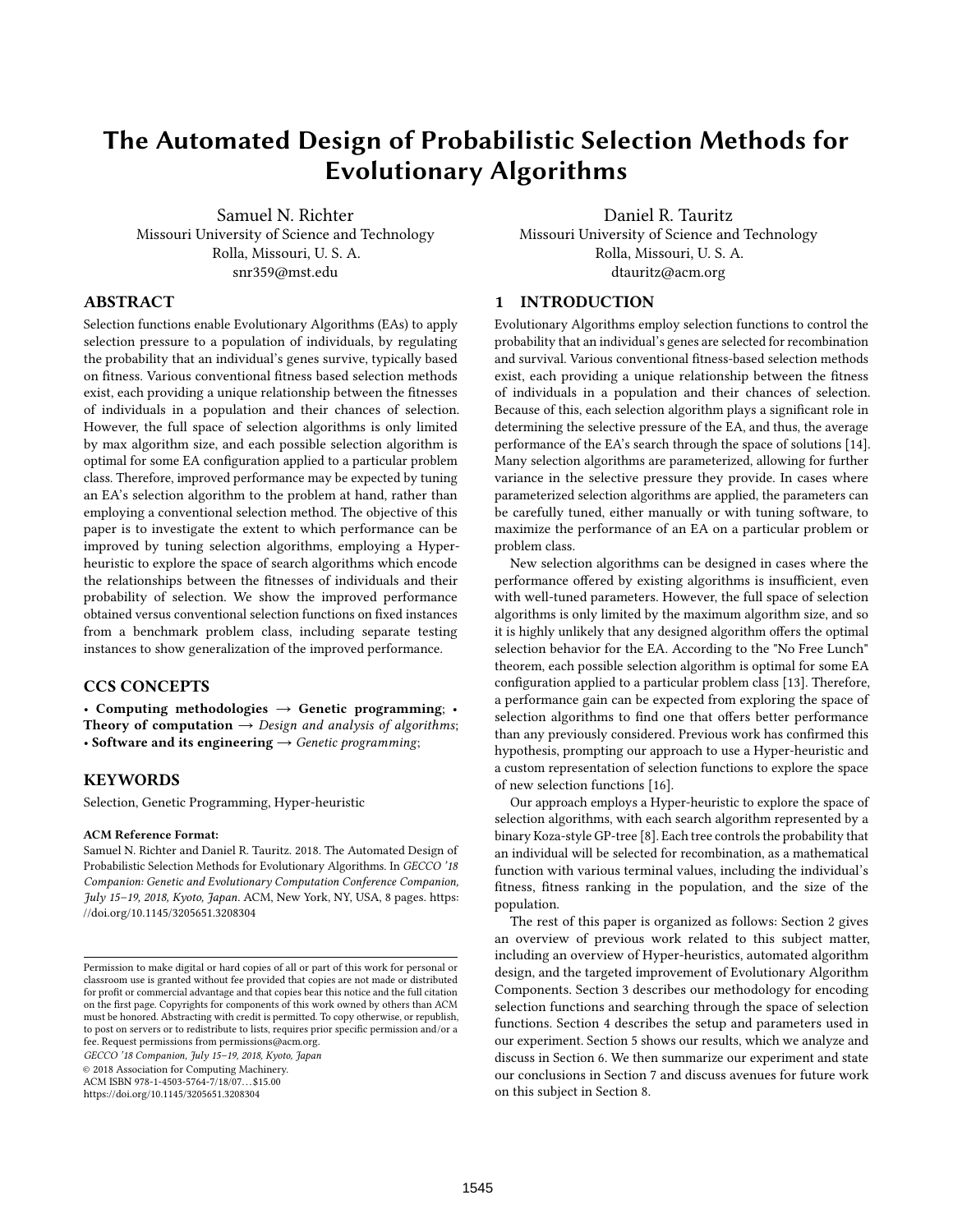GECCO '18 Companion, July 15–19, 2018, Kyoto, Japan Samuel N. Richter and Daniel R. Tauritz

### <span id="page-2-0"></span>2 BACKGROUND

The field of Hyper-heuristics encompasses many different approaches for the evolution of new algorithms. Methods may utilize offline learning, in which computation is done a prioiri to develop a heuristic, or online learning, in which a heuristic is developed dynamically alongside a running problem. Hyperheuristic searches can be perturbative, in which complete solutions are considered individually, or constructive, in which solutions begin partially built and are extended iteratively [\[1\]](#page-8-7).

A major application of Hyper-heuristics is the automated design of algorithmic components, which various algorithms have been shown to benefit from. Hyper-heuristics have been used to evolve new algorithms from components of existing algorithms for Ant Colony optimization algorithms, Boolean Satisfiability solvers, local search heuristics, and iterative parse trees representing Black Box Search Algorithms [\[2,](#page-8-8) [7,](#page-8-9) [9,](#page-8-10) [11\]](#page-8-11). This experiment applies the same concept to selection functions, using Hyper-heuristics to build selection functions from smaller components to search the space of new selection functions.

There is also published work on improvement of targeted components of EAs, including the evolution of new mutation operators, mating preferences, genetic representation of individuals, and crossover operators [\[3](#page-8-12)[–5,](#page-8-13) [12,](#page-8-14) [17\]](#page-8-15). Methods for generating selection algorithms, in particular, have been investigated. A random walk through the space of register machines that compute and return a probability of selection for each individual showed that such custom-tuned selection algorithms can outperform typical selection algorithms [\[16\]](#page-8-3). In the previous work involving the evolution of Black Box Search Algorithms, the parse trees include evolved selection functions, although the selection functions are limited to two conventional selection functions (k-tournament and truncation) with evolved parameters. An evolutionary search through selection functions developed with Grammatical Evolution showed that better selection functions can be developed using a Hyper-heuristic, and that the performance of these selection functions can generalize to new instances within the same problem class [\[10\]](#page-8-16). The work described in this paper expands on these ideas with a new representation for selection algorithms: an encoding of the relationship between an individual's fitness and its probability of selection for recombination within a Koza-style GP-Tree.

#### <span id="page-2-1"></span>3 METHODOLOGY

Here we discuss the methodology of our meta-EA. We outline the format we use to represent selection strategies in the meta-EA, and show how typical selection strategies, such as fitness-proportional and k-tournament, would be represented in this format. We then discuss how we will use the meta-EA to evaluate and search for new selection strategies.

#### <span id="page-2-2"></span>3.1 Encoding Selection Functions

Most typical selection functions are formatted as a series of algorithmic steps to perform on a population of individuals, that ultimately returns the selected individual(s). While we could explore the entire combinatorial space of algorithmic steps to find new selection functions, doing so could generate many algorithms which are not valid selection functions, or even functional algorithms. Therefore, we need a representation of selection functions that is both robust enough to represent a wide variety of selection functions, yet restrained enough that we can effectively search within it to find new, valid selection algorithms.

We represent selection functions as binary Koza-style GPtrees [\[8\]](#page-8-4), with one tree representing one selection function. Rather than encoding entire programs within the GP-Tree, which could result in an infeasably wide search space of selection algorithms, the GP-Trees instead encode mathematical functions [\[15\]](#page-8-17). To perform selection on a population, the function is evaluated once for each member of the population. The output values are normalized to positive values if any of them are negative, then a weighted random selection is performed, using the values as weights for each corresponding individual in the population. This method is very similar to fitness proportional selection, but instead of using the fitness of each individual as its proportional chance to be selected, the output of a mathematical function encoded in a GP-tree is used. The terminals of the GP-tree, and thus the inputs to the function, include the individual's fitness, the individual's fitness ranking among the population members, the total size of the population, constants, and random terminals, which return a random number within a closed range. Binary operators in the GP-Tree include mathematical functions  $(+, -, *, /)$  and the step function, which takes two inputs and returns 1 when the first input is greater than the second, and 0 otherwise. The GP-tree also includes a single bit that determines whether the selection is performed with or without replacement. If the bit is disabled, then the GP-Tree will not select the same individual twice within the same generation.

An example of this representation is shown in Figure [1.](#page-3-0) The figure shows an example of the GP-Tree that represents the function evaluated for each individual, as well as the status of the bit determining whether selection is performed with replacement. The psuedocode for this method of selection is shown in Algorithm [1.](#page-3-1) Note the WEIGHTEDSELECTION procedure, which is the final step in all selection functions of this representation, which takes the output weights provided by the GP-Tree, normalizes them if necessary, and then performes a weighted selection. Also note the code at line [24,](#page-3-1) which removes selected individuals from the candidate pool if selection is being performed without replacement. This line is omitted in strategies that select with replacement.

Figure [2](#page-3-2) shows how, for a hypothetical sample population of nine individuals, different selection functions will result in different probabilities of each individual being selected. The graph also includes the selection probabilities for the custom selection algorithm represented by the GP-Tree in Figure [1.](#page-3-0) This graph visualizes the notion that the probability of an individual being selected is a direct function of the selection method used, and that new selection methods can provide new distributions for probability of selection over the population.

#### 3.2 Representing Typical Selection Functions

In order to be able to make a fair comparison between selection algorithms encoded in this representation and the selection algorithms typically used in Evolutionary Algorithms, we must show that such typical selection algorithms can be encoded in this representation. Thus, we must find GP-Trees which have the same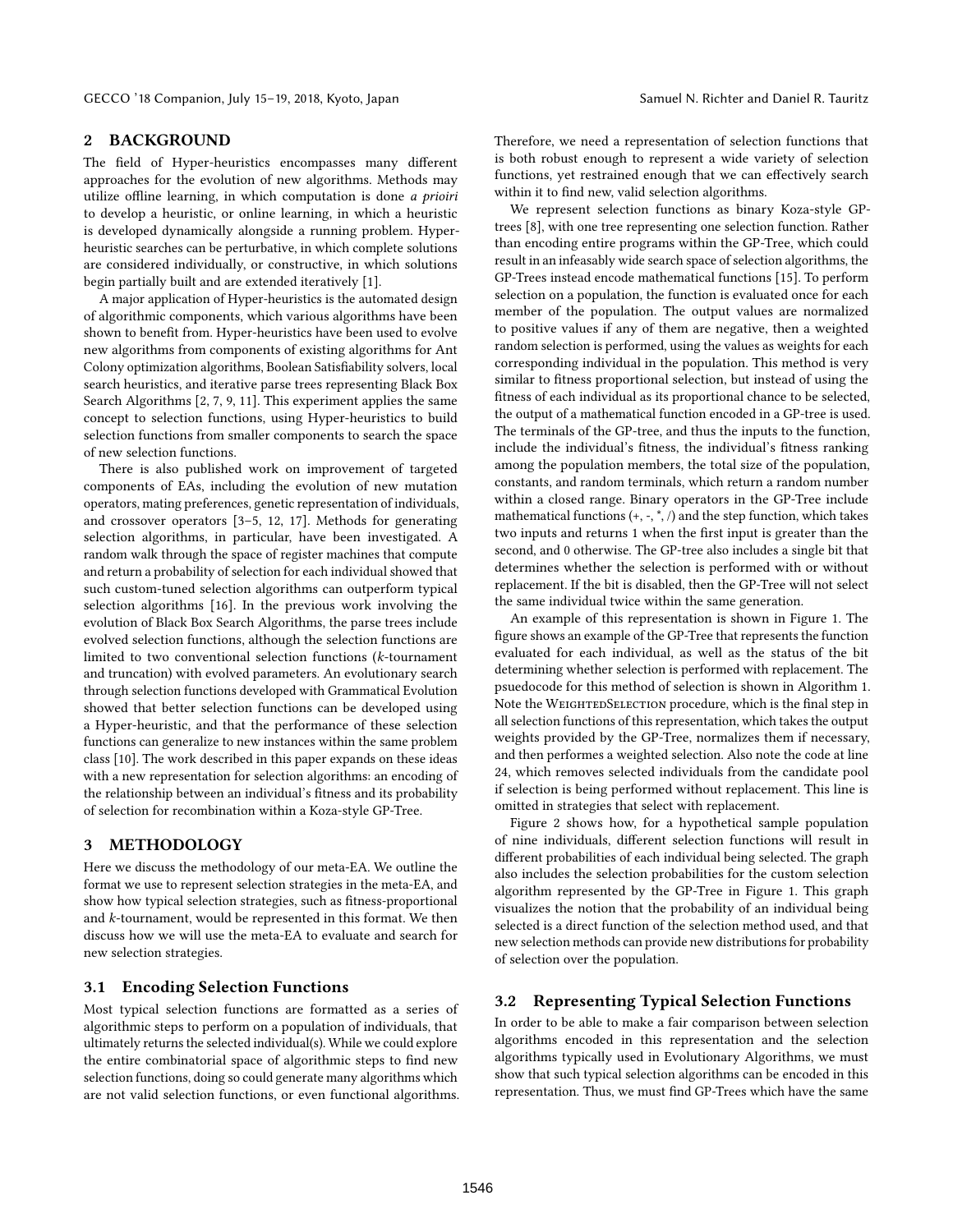The Automated Design of Probabilistic Selection Methods for Evolutionary Algorithms GECCO '18 Companion, July 15–19, 2018, Kyoto, Japan

<span id="page-3-0"></span>

Figure 1: Example of a generated selection function, encoded in a GP-Tree. With this selection function, the probability of any individual being selected is directly proportional to the individual's fitness rating plus 5, multiplied by the individual's ranking in the population ordered by fitness. The bit to indicate selection with replacement is set to False, so this selection function will not select the same individual more than once within the same generation.

<span id="page-3-1"></span>

| <b>Algorithm 1 Example Selection Function</b>                                                                                                                                                                                                                  |  |  |  |
|----------------------------------------------------------------------------------------------------------------------------------------------------------------------------------------------------------------------------------------------------------------|--|--|--|
| 1: <b>procedure</b> WEIGHTEDSELECTION( $P$ , $W$ )                                                                                                                                                                                                             |  |  |  |
| $w_{min} \leftarrow minimum(W)$<br>2:                                                                                                                                                                                                                          |  |  |  |
| $s \leftarrow 0$<br>3:                                                                                                                                                                                                                                         |  |  |  |
| for all $w \in W$ do<br>4:                                                                                                                                                                                                                                     |  |  |  |
| if $w_{min}$ < 0 then<br>5:                                                                                                                                                                                                                                    |  |  |  |
| $s \leftarrow s + (w - w_{min})$<br>6:                                                                                                                                                                                                                         |  |  |  |
| else<br>7:                                                                                                                                                                                                                                                     |  |  |  |
| $s \leftarrow s + w$<br>8:                                                                                                                                                                                                                                     |  |  |  |
| end if<br>9:                                                                                                                                                                                                                                                   |  |  |  |
| 10: end for                                                                                                                                                                                                                                                    |  |  |  |
| 11: $r \leftarrow random(0, s)$                                                                                                                                                                                                                                |  |  |  |
| 12: $i \leftarrow 1$                                                                                                                                                                                                                                           |  |  |  |
| 13: while $r > W(i)$ do                                                                                                                                                                                                                                        |  |  |  |
| $r \leftarrow r + W(i)$<br><b>14:</b> The same state of the state of the state of the state of the state of the state of the state of the state of the state of the state of the state of the state of the state of the state of the state of the state of the |  |  |  |
| $i \leftarrow i + 1$<br>15:                                                                                                                                                                                                                                    |  |  |  |
| 16: end while                                                                                                                                                                                                                                                  |  |  |  |
| return $P(i)$<br>17:                                                                                                                                                                                                                                           |  |  |  |
| 18: end procedure                                                                                                                                                                                                                                              |  |  |  |
| 19: <b>procedure</b> EXAMPLESELECTION(P, replace)                                                                                                                                                                                                              |  |  |  |
| for $i \leftarrow 1, n$ do<br>20:                                                                                                                                                                                                                              |  |  |  |
| $W(i) \leftarrow (P(i).Fitness + 5) \cdot P(i). FitnessRank$<br>21:                                                                                                                                                                                            |  |  |  |
| $22:$ end for                                                                                                                                                                                                                                                  |  |  |  |
| 23: selected $\leftarrow$ WEIGHTEDSELECTION(P, W)                                                                                                                                                                                                              |  |  |  |
| remove selected from P<br>24:                                                                                                                                                                                                                                  |  |  |  |
| <b>return</b> selected<br>25:                                                                                                                                                                                                                                  |  |  |  |
| 26: end procedure                                                                                                                                                                                                                                              |  |  |  |

probability of selecting individuals in the population as the typical selection functions in their standard, algorithmic form.

The probability  $P_i$  of an individual *i* being selected by a selection function encoded by a GP-Tree is given as

<span id="page-3-2"></span>0.35  $0.3$ Probability of Selection  $0.25$  $0<sub>2</sub>$ - Fitness Proportional Truncation (T=4)  $0.15$ K-Tournament (K=3) **Fitness Rank**  $0.1$ - Random

Custom Selection Algorithm



 $0.05$ 

Figure 2: A comparison of the chances that each member of a sample population, with fitnesses as listed, will be selected, under each of the typical selection strategies listed, as well as the custom selection strategy shown in Figure [1.](#page-3-0)

$$
P_{i} = \begin{cases} R_{i} / \sum_{j=1}^{n} R_{j} & \text{if } R_{min} \ge 0\\ (R_{i} - R_{min}) / \sum_{j=1}^{n} (R_{j} - R_{min}) & \text{if } R_{min} < 0 \end{cases} \tag{1}
$$

where  $R_i$  is the relative selection probability of individual *i*, output<br>by the function encoded in the GP-Tree,  $R_i$  is the minimum value by the function encoded in the GP-Tree,  $R_{min}$  is the minimum value  $R$  output for the current population, and  $n$  is the size of the pool of candidates available for selection. If the GP-Tree does not select with replacement, then the population member is removed from the selection pool after it is selected, and the probability of selection is recalculated for the remaining individuals.

The simplest selection function to represent with the GP-Tree is fitness proportional selection. In fitness proportional selection, the fitness of the individual is directly used as the relative probability of selection, so the GP-Tree only needs to include the fitness terminal value as its single node, and  $R_i$  is calculated as follows:

$$
R_i = fitness_i \tag{2}
$$

where  $fitness_i$  is the fitness of individual *i*. Similarly, fitness-<br>ranking selection ranks the individuals in the population from ranking selection ranks the individuals in the population from greatest to least fitness, and uses each individual's fitness ranking as the relative probability of selection. Because the fitness-ranking is also a simple terminal value in the GP-Tree,  $R_i$  can be calculated as follows:

$$
R_i = fitnessRank_i
$$
\n(3)

where  $fitnessank_i$  is the fitness ranking of individual *i*. In both cases, the GP-Tree will select with replacement, so an individual cases, the GP-Tree will select with replacement, so an individual may be selected more than once.

In truncation selection, the top  $N$  individuals are selected, where N is exactly the number of individuals who must be selected (typically twice the number of children to be produced, if each child requires two parents to produce it). To represent this function, we must have a GP-Tree that assigns a non-zero relative probability of selection to the top N individuals in the population, and a zero relative probability of selection to all others. This can be described as follows: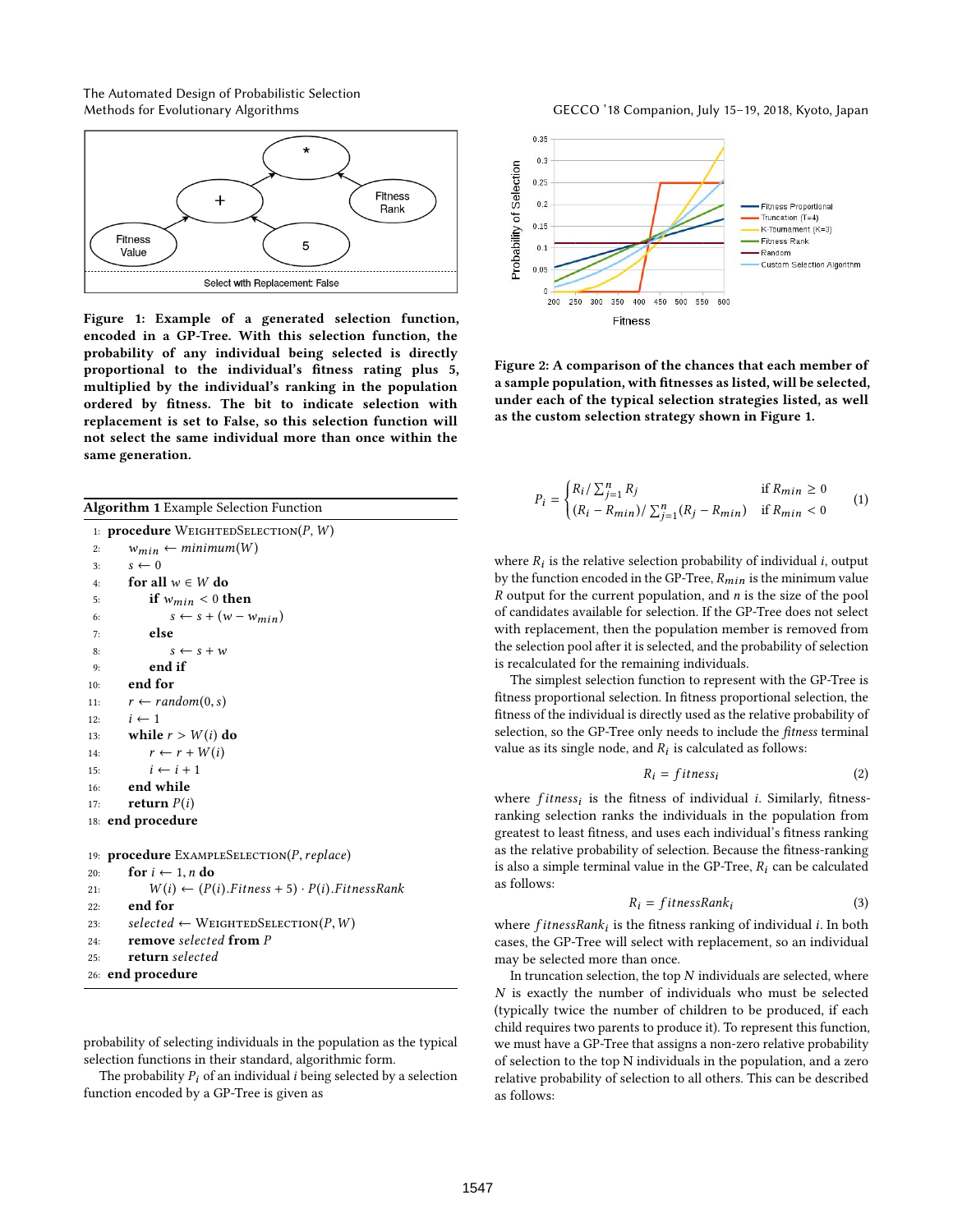GECCO '18 Companion, July 15-19, 2018, Kyoto, Japan Samuel N. Richter and Daniel R. Tauritz

$$
R_i = \begin{cases} 1 & \text{if fitnessRank}_i > popSize - N \\ 0 & otherwise \end{cases}
$$
 (4)

where *popSize* is the size of the population. This stepwise behavior can be achieved by the GP-Tree with the step operator, which returns 1 if the left operand is greater than or equal to the right operand, and 0 otherwise. Such a GP-Tree will effectively select individuals at random from the top  $N$  individuals, since each of those individuals is assigned the same relative probability of selection. However, if the GP-Tree does not select with replacement, then each individual can only be selected once, and since the GP-Tree will select  $N$  individuals, it will select all of the top  $N$ individuals.

Modeling k-tournament selection with a GP-Tree is less straightforward. To be selected by k-tournament selection, an individual must both be selected to be in a tournament, and have the highest fitness of all individuals in that tournament. Thus, the probability that an individual is selected by k-tournament selection is equal to the probability of being selected for a tournament, times the probability of winning the tournament:

$$
P_i = P(\text{individual is selected for tournament})
$$
  
.
$$
\cdot P(\text{individual } i \text{ wins tournament})
$$
 (5)

The probability of being selected for a tournament is simply the size of the tournament *k* divided by the population size:<br> $P (individual\ i\ selected\ for\ tournament) = k / pool?$ 

<span id="page-4-0"></span>
$$
P(\text{individual} \text{ is elected for tournament}) = k / popSize \quad (6)
$$

To win a tournament, every other individual in the tournament must have a fitness rank less than the to-be winner's fitness rank. This can be modeled as another product of probabilities:

$$
P(\text{individual } i \text{ wins tournament}) =
$$
\n
$$
\prod_{j=1}^{k-1} P(\text{fitnessRank}_j < \text{fitnessRank}_i) \tag{7}
$$

The probability that individual  $j$  has a lower fitness rank than individual  $i$  can be calculated as a function of the population size and  $fitnessRank_i$ , with subtractions to account for the fact that individuals cannot be chosen twice for the same tournament. This individuals cannot be chosen twice for the same tournament. This probability is as follows:

$$
P(\text{individual } i \text{ wins tournament}) =
$$

$$
k/n \cdot \prod_{j=1}^{k-1} \frac{fitnessRank_i - j}{n-j} \tag{8}
$$

<span id="page-4-1"></span>Thus, the full probability that an individual is selected by ktournament is the product of equations [6](#page-4-0) and [8.](#page-4-1) Because this probability sums to 1, and is positive for every individual i the population, no normalization step is necessary, and so  $R_i = P_i$ .<br>Thus the full relative probability of selection  $P_i$  for k-tournament Thus, the full relative probability of selection  $R_i$  for k-tournament can be calculated as follows:

$$
R_i = P_i = k / popSize \cdot \prod_{j=1}^{k-1} \frac{fitnessRank_i - j}{n - j} \tag{9}
$$

This formula can be expanded into a form that uses only the basic mathematical functions and the terminals used by the GP-Tree, and so we can represent k-tournament selection using our GP-Tree representation.

Example GP-Trees encoding the selection functions discussed here are displayed in Figure [3.](#page-5-1) The psuedocode for the selection strategies represented by these GP-Trees is shown in Algorithms [2,](#page-4-2) [3,](#page-4-3) [4,](#page-4-4) and [5.](#page-5-2)

<span id="page-4-2"></span>

| <b>Algorithm 2 Fitness Proportional Selection</b> |                                                      |  |  |
|---------------------------------------------------|------------------------------------------------------|--|--|
|                                                   | 1: <b>procedure</b> FITNESSPROPORTIONALSELECTION(P)  |  |  |
| 2:                                                | for $i \leftarrow 1$ , <i>n</i> do                   |  |  |
| 3:                                                | $W(i) \leftarrow P(i)$ . Fitness                     |  |  |
| 4:                                                | end for                                              |  |  |
| 5:                                                | $selected \leftarrow \text{WEIGHTEDSELECTION}(P, W)$ |  |  |
| 6:                                                | return selected                                      |  |  |
|                                                   | 7: end procedure                                     |  |  |

<span id="page-4-3"></span>

| <b>Algorithm 3 Fitness Ranking Selection</b> |  |  |  |  |
|----------------------------------------------|--|--|--|--|
|----------------------------------------------|--|--|--|--|

|    | 1: <b>procedure</b> FITNESSRANKINGSELECTION $(P)$    |
|----|------------------------------------------------------|
| 2: | for $i \leftarrow 1$ , <i>n</i> do                   |
| 3: | $W(i) \leftarrow P(i)$ . Fitness Rank                |
| 4: | end for                                              |
| 5: | $selected \leftarrow \text{WEIGHTEDSELECTION}(P, W)$ |
| 6: | return selected                                      |
|    | 7: end procedure                                     |

<span id="page-4-4"></span>

| <b>Algorithm 4 Truncation Selection</b> |  |  |
|-----------------------------------------|--|--|
|-----------------------------------------|--|--|

|     | 1: <b>procedure</b> $TRUNCATIONSELECTION(P, t)$      |
|-----|------------------------------------------------------|
| 2:  | for $i \leftarrow 1$ , <i>n</i> do                   |
| 3:  | <b>if</b> $P(i)$ . Fitness Rank $> t$ <b>then</b>    |
| 4:  | $W(i) \leftarrow 1$                                  |
| 5:  | else                                                 |
| 6:  | $W(i) \leftarrow 0$                                  |
| 7:  | end if                                               |
| 8:  | end for                                              |
| 9:  | $selected \leftarrow \text{WEIGHTEDSELECTION}(P, W)$ |
| 10: | <b>remove</b> selected from P                        |
| 11: | return selected                                      |
|     | 12: end procedure                                    |

#### 3.3 Search Methodology

We use a meta-EA to explore the space of selection functions by evolving the GP-trees described in Section [3.1.](#page-2-2) The quality of each selection function is determined by running an underlying EA on a suite of static training instances from a benchmark problem class. All parameters of the bottom-level EA are kept constant, aside from the parent selection strategy. Each run of the bottom-level EA is terminated when the fitness of the population converges. The best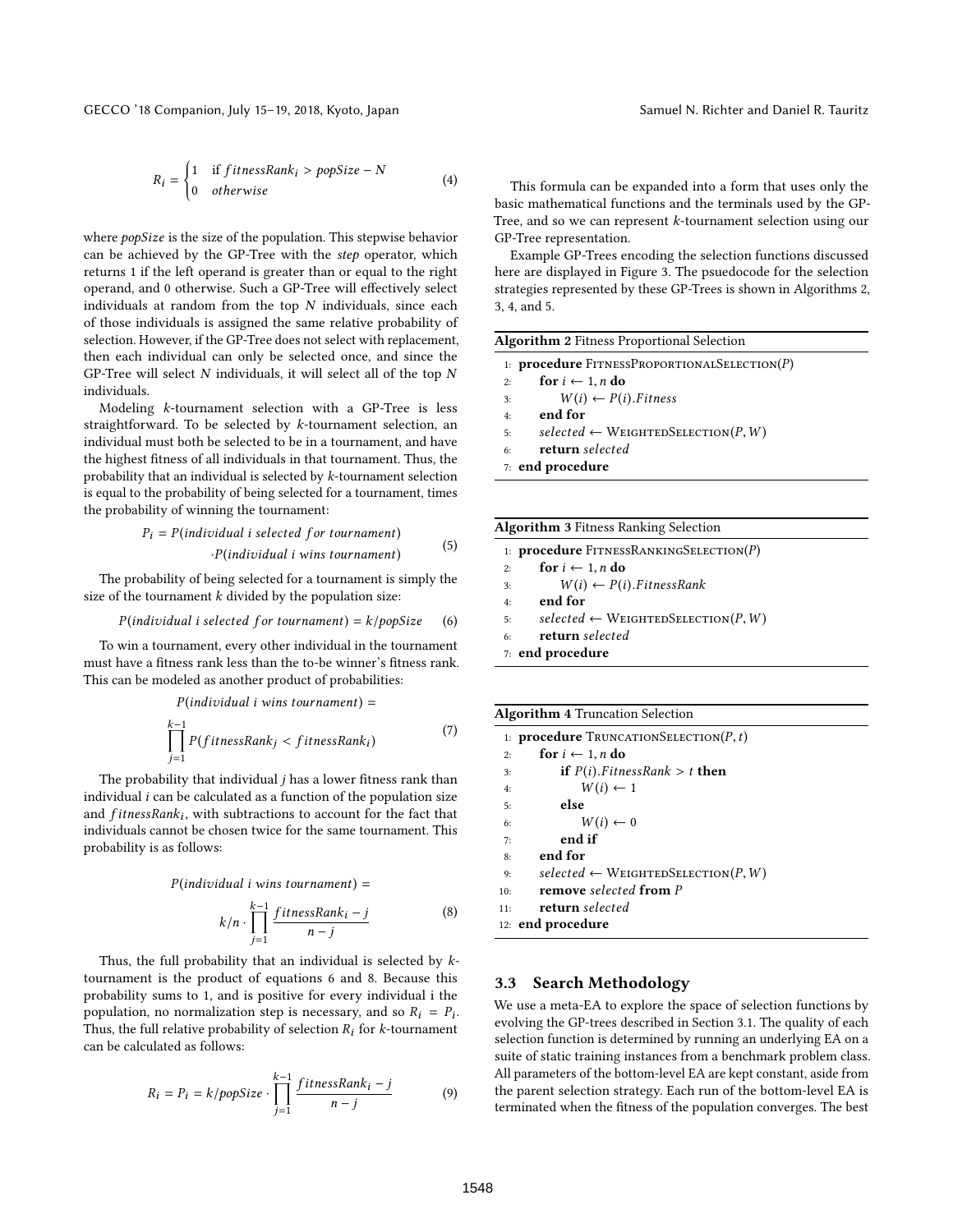The Automated Design of Probabilistic Selection Methods for Evolutionary Algorithms GECCO '18 Companion, July 15–19, 2018, Kyoto, Japan

<span id="page-5-1"></span>

Figure 3: The GP-Trees encoding the selection probabilities for typical selection functions, including a) Fitness proportional, b) Fitness Ranking, c) Truncation (T=40), and d)  $k$ -tournament (k=2).

<span id="page-5-2"></span>Algorithm 5 k-tournament Selection 1: **procedure** KTournamentSelection(*P*, *k*)<br>2: **for**  $i \leftarrow 1$ , *n* **do** 2: for  $i \leftarrow 1, n$  do<br>3:  $W(i) \leftarrow k/n$ 3:  $W(i) \leftarrow k/n$ <br>4: **for**  $i \leftarrow 1, k$ 4: for  $j \leftarrow 1, k - 1$  do<br>5:  $W(i) \leftarrow W(i)$ . 5:  $W(i) \leftarrow W(i) \cdot (P(i).FitnessRank - j)/(n - j)$ <br>6: **end for** 6: end for 7: end for 8:  $selected \leftarrow \text{WEIGHTEDSELECTION}(P, W)$ <br>9: **return** selected return selected 10: end procedure

fitness achieved in the final population of the underlying EA is used as a measure of the EA's performance, and the average performance of all runs of an EA using a particular selection function is used as the fitness of that selection function in the meta-EA.

When the meta-EA concludes, the bottom-level EA utilizing the best selection function from the meta-EA is run on a set of separate testing instances from the same problem class to test the generalization of the selection function's performance. For comparison, the same EA is run with a suite of typical selection functions, including fitness-proportional, fitness-ranking, k-tournament (using several values for k), and truncation selection.

The benchmark problem class used for the underlying EA is the NK-Landscape class of problems. [\[6\]](#page-8-18). This benchmark was

chosen because the properties of the fitness landscape can be easily controlled with the N and K parameters, as well as the policy with which the fitness values of the loci are generated. With one set of parameters, a wide range of new NK-Landscapes can be easily generated, making it easy to provide both a variety of training landscapes to tune a selection algorithm to, and a variety of new, separate landscapes to use for testing the generalization of the selection algorithm.

## <span id="page-5-0"></span>4 EXPERIMENTAL SETUP

Table [1](#page-6-2) shows the parameters used in the meta-EA, which were selected with manual tuning to ensure the best performance of the meta-EA.

Table [2](#page-6-3) shows the parameters used for each run of the bottomlevel EA and the benchmark function. The benchmark parameters were selected to ensure that each benchmark problem was difficult enough to warrant the use of an EA, while not being so difficult that the meta-EA would quickly trend toward attractive but lowquality selection functions, such as aggressive hill-climbers. The bottom-level EA parameters were chosen so that the performance of the EA would vary heavily with the selection function used, so that high-quality selection functions could be easily exposed by the bottom-level EA.

For the bottom-level EA, the parent selection is performed by the evolved selection function, and random selection is used for survival selection. Because the survival selection is random, the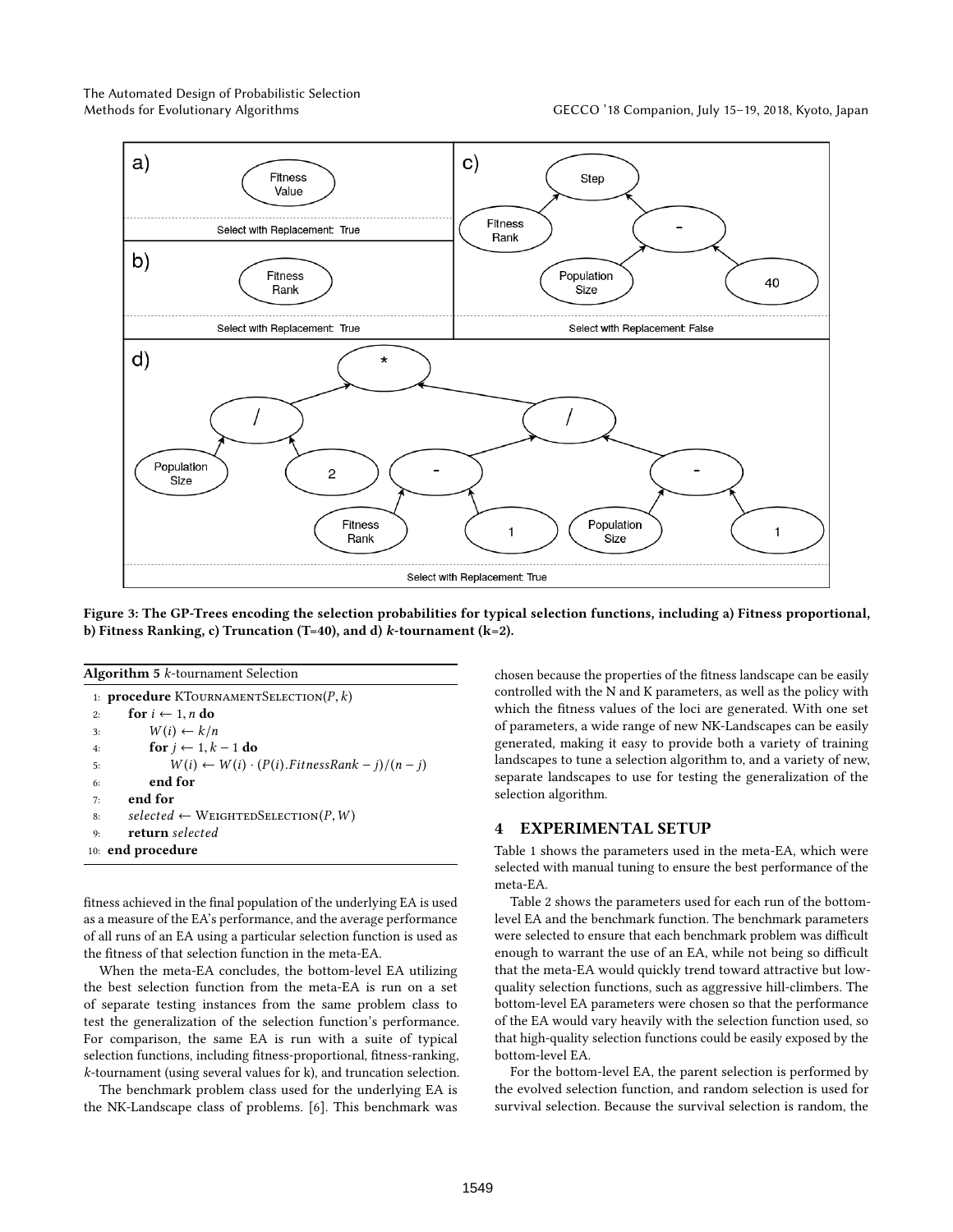<span id="page-6-2"></span>GECCO '18 Companion, July 15-19, 2018, Kyoto, Japan Samuel N. Richter and Daniel R. Tauritz

Table 1: Meta-EA Parameters

| Parameter                        | Value                    |  |
|----------------------------------|--------------------------|--|
| <b>Population Size</b>           | 50                       |  |
| Offspring Size                   | 50                       |  |
| <b>Evaluation Count</b>          | 2500                     |  |
| Max GP-Tree Initialization Depth | 3                        |  |
| <b>Parent Selection</b>          | $k$ -tournament, $k$ =10 |  |
| Survival Selection               | Random                   |  |
| Mutation                         | Subtree Regeneration     |  |
| Crossover                        | Subtree Crossover        |  |
| Parsimony Pressure Coefficient   | 1                        |  |
| Mutation Rate                    | 0.1                      |  |
| <b>Training Instances</b>        | 20                       |  |
| Runs per Training Instance       | 3                        |  |
| <b>Testing Instances</b>         | 50                       |  |
| Runs per Testing Instance        | 100                      |  |
| Range for Constant Terminals     | $[-100, 100]$            |  |
| Range for Random Terminals       | $[-100, 100]$            |  |
|                                  |                          |  |

<span id="page-6-3"></span>Table 2: Bottom-level EA/Benchmark Function Parameters

| Parameter                   | Value             |  |
|-----------------------------|-------------------|--|
| <b>Population Size</b>      | 100               |  |
| Offspring Size              | 20                |  |
| Genome Length (N)           | 40                |  |
| Locus Length (K)            | 8                 |  |
| Locus Minimum Value         | $\Omega$          |  |
| Locus Maximum Value         | 8                 |  |
| Survival Selection          | Random            |  |
| <b>Termination Criteria</b> | Convergence       |  |
| Generations to Convergence  | 25                |  |
| Mutation                    | Random Bit Flip   |  |
| <b>Mutation Rate</b>        | 0.05              |  |
| Crossover                   | Per-Bit Crossover |  |

selection pressure must be supplied by parent selection in order for the EA to be effective, to encourage the evolution of good selection strategies at the meta-EA level.

When generating the NK-Landscape training and testing instances, the values for N (genome length) and K (locus length) are kept constant. To generate each landscape, the locus epistatis is randomized, and each locus is assigned a random fitness value, selecting an integer between 0 and the locus length. Randomizing these two components for every instance of the benchmark problem leads to a wide variety of fitness landscapes for training and testing instances.

## <span id="page-6-0"></span>5 RESULTS

After running the meta-EA, a bottom-level EA using the best selection function was run against each of the 50 testing instances for 100 runs each. The GP-Tree representation of this selection function is shown in Figure [6.](#page-7-0) The bottom level-EA is run on the same testing instances with a suite of typical selection functions,

<span id="page-6-4"></span>

Figure 4: The best fitness achieved by the underlying EA on one of the testing functions, using evolved and conventional fitness functions, averaged over all runs.

and the results are compared to the performance of the EA using the custom selection function. A two-sided t-test is run on the final best fitnesses achieved by the EA using the custom selection function versus the final best fitnesses achieved when using each of the typical functions.

For 46 of the 50 testing instances, the EA using the custom selection functions significantly outperformed each EA using a typical selection function, with significance P<0.001 in all cases. For the remaining 4 testing instances, there was one selection function in the suite of typical selection functions whose performance was not significantly different from the custom selection function; the custom selection function outperformed all other typical selection functions in these 4 cases.

Table [3](#page-7-1) shows the final best fitness achieved by the underlying EA on the first 5 testing instances, using a number of conventional selection functions and the best custom-tuned selection function found by the meta-EA, to give a general idea of the performance achieved by the custom selection function on the testing instances. For these 5 testing instances, all differences between the performance of the custom selection algorithm and the performance of the typical selection algorithms are statistically significant, with  $P < 0.001$ 

Figure [4](#page-6-4) shows the average performance over time of an EA using the best evolved selection functions on one testing instance, compared to the performance of the same EA using typical selection functions. Similar results were observed on the other testing instances. Figure [5](#page-7-2) shows a boxplot comparing the final best fitness values achieved on all of the runs on the same testing instances by the EA using the best evolved selection function and the typical selection functions.

#### <span id="page-6-1"></span>6 DISCUSSION

The results show that the search algorithm found by the meta-EA can outperform several conventional selection algorithms, and that the improved performance of this search algorithm generalizes well to new instances within the same problem class.

Despite the wide success in generalization of the custom selection function, there were a few testing instances where the custom selection algorithm performed on par with a typical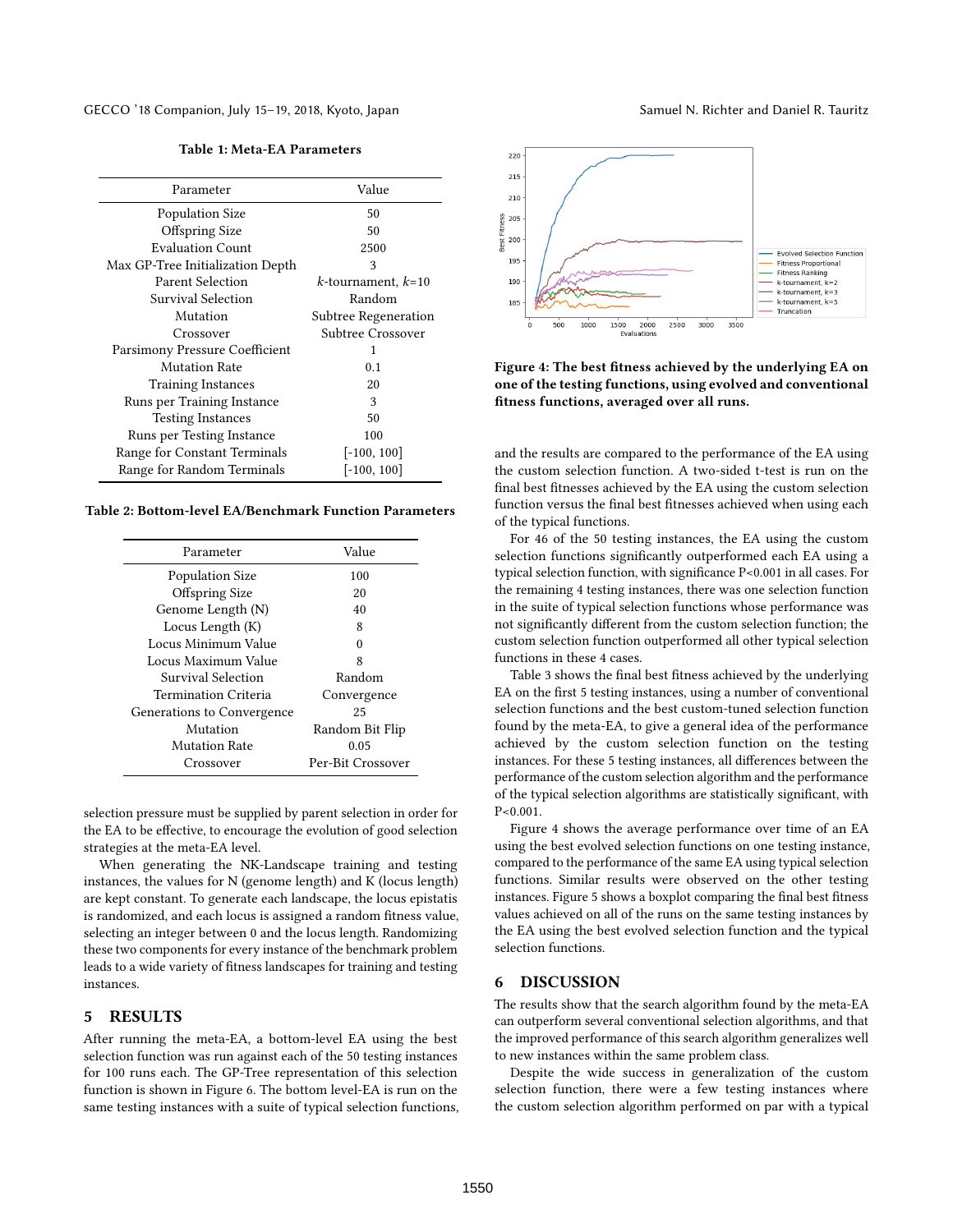The Automated Design of Probabilistic Selection Methods for Evolutionary Algorithms GECCO '18 Companion, July 15–19, 2018, Kyoto, Japan

<span id="page-7-1"></span>Table 3: Final best fitness achieved by bottom-level EA on each testing instance, averaged over all runs, for the first 5 test instances.

| <b>Test Instance</b>             |        | 2      | 3      | 4      | 5      |
|----------------------------------|--------|--------|--------|--------|--------|
| <b>Custom Selection Function</b> | 225.18 | 220.03 | 208.78 | 207.39 | 218.49 |
| $k$ -tournament $(k=2)$          | 187.52 | 186.48 | 175.94 | 165.3  | 186.0  |
| $k$ -tournament $(k=3)$          | 193.11 | 191.57 | 177.86 | 168.32 | 189.39 |
| $k$ -tournament ( $k=5$ )        | 211.18 | 199.46 | 186.71 | 183.52 | 197.57 |
| <b>Fitness Proportional</b>      | 182.73 | 183.99 | 171.4  | 162.17 | 183.47 |
| <b>Fitness Ranking</b>           | 187.9  | 187.02 | 174.98 | 164.23 | 185.88 |
| Truncation                       | 204.22 | 192.56 | 180.07 | 171.63 | 191.63 |

<span id="page-7-2"></span>

Figure 5: A boxplot of the final best fitness values achieved by the underlying EA on one of the testing functions, using evolved and conventional fitness functions. Here, each box encloses the data points within the first and third quartiles, and the whiskers enclose the furthest data points that still lie within 1.5 \*IQR from each quartile, where textitIQR is the interquartile range.

selection algorithm. It is likely that these generated testing instances were simpler landscapes that the typical selection functions were sufficient to find high quality solutions in. It can also be observed, in Figure [5,](#page-7-2) that some of the best fitnesses achieved by the typical selection functions are within the interquartile range of the best fitnesses achieved by the evolved selection function. However, the performance increase of the evolved selection function is still statistically significant, to a degree of P<0.001.

When looking at the final best selection algorithm in its GP-Tree form, it is not exactly intuitive what sort of selective strategy it is employing. However, this exemplifies one of the key strengths

<span id="page-7-0"></span>

Figure 6: One of the best custom selection functions produced by the meta-EA.

of Evolutionary Algorithms and Hyper-heuristics, which is that they are unconstrained by human predispositions and biases. With Hyper-heuristics, we can develop new algorithms that are judged purely by their performance, and not necessarily to their conformance to an existing standard or idea.

By examining the trends in fitness of the bottom-level EA using the custom selection algorithm, versus the conventional selection algorithms, it is clear that the custom selection algorithm is better able to promote gradual growth in the fitness of the individuals without getting stuck in a poor local optimum. In some cases, the algorithm even enables the bottom-level EA to converge on a high optimum faster than other selection functions reach a subpar optimum, improving the efficiency of the EA.

One interesting observation is a particular pattern of subtree often observed in the population: a series of Fitness-Rank terminals being multiplied together. The meta-EA likely developed this sequence to introduce a stronger selection pressure than the basic terminals can provide. Intuitively, in a large population, the Fitness-Rank terminal alone does not provide a high selection pressure, as the individual with the second-highest fitness is almost as likely to be selected as the individual with the highest fitness. To achieve a high performance on the benchmark fitness function likely required more selection pressure, especially because the random survival